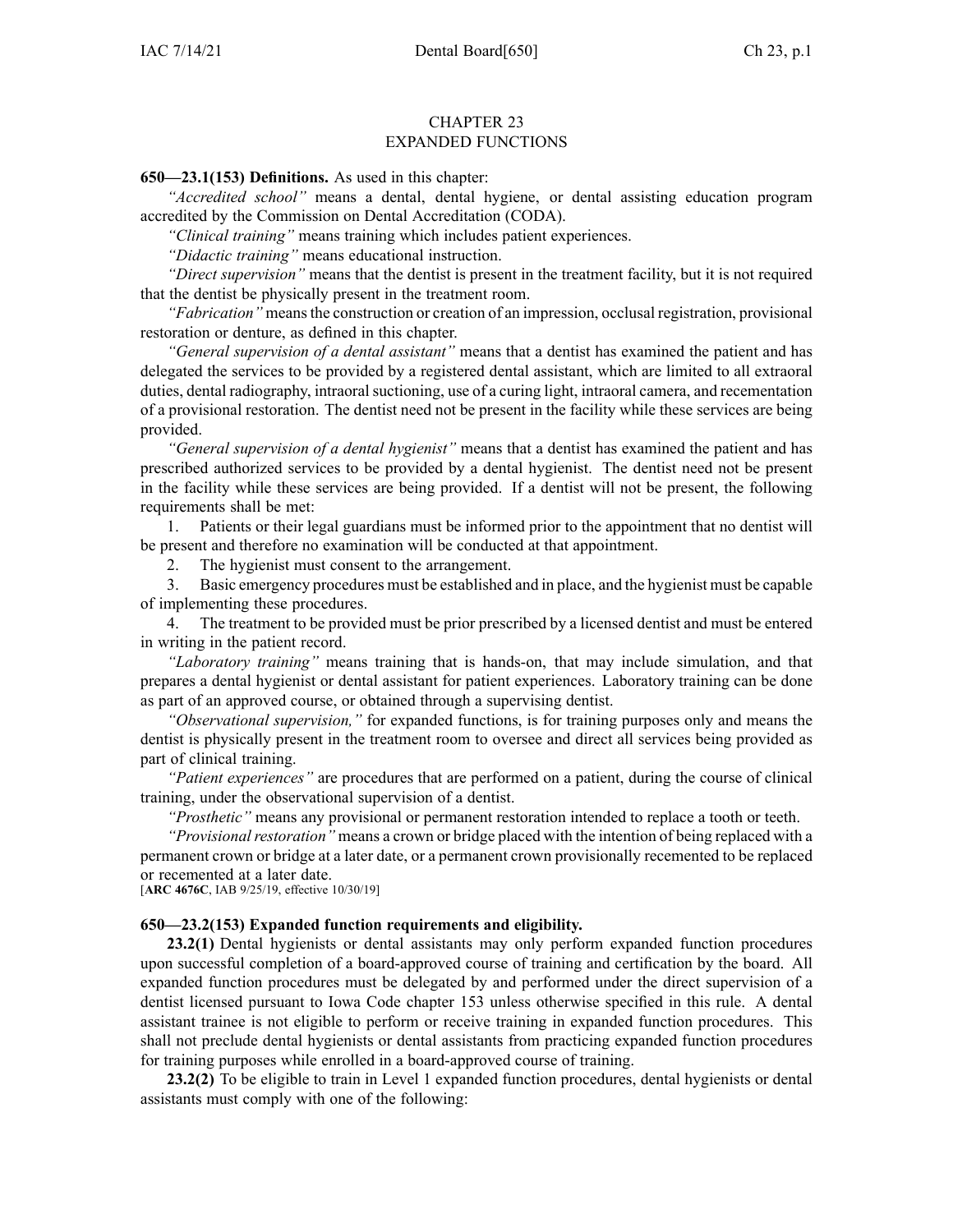- *a.* Hold an active dental hygiene license in Iowa; or
- *b.* Hold an active dental assistant registration, and comply with at least one of the following:
- (1) Be <sup>a</sup> graduate of an accredited school; or
- (2) Be currently certified by the Dental Assisting National Board (DANB); or
- (3) Have at least one year of clinical practice as <sup>a</sup> registered dental assistant; or

(4) Have at least one year of clinical practice as <sup>a</sup> dental assistant in <sup>a</sup> state that does not require registration.

**23.2(3)** A dentist who delegates Level 1 or Level 2 expanded function procedures to dental hygienists or dental assistants under direct supervision must examine the patient to review the quality of work prior to the conclusion of the dental appointment. The following expanded function procedures are exemp<sup>t</sup> from this requirement and may be performed under general supervision:

*a.* Recementation of <sup>a</sup> provisional restoration.

*b.* Taking occlusal registrations for purposes other than mounting study casts by Level 1 or Level 2 dental hygienists only.

[**ARC [4676C](https://www.legis.iowa.gov/docs/aco/arc/4676C.pdf)**, IAB 9/25/19, effective 10/30/19]

# **650—23.3(153) Expanded function categories.**

**23.3(1)** *Basic Level 1.* Dental hygienists or dental assistants who train in some, but not all, Level 1 expanded function procedures are deemed to be basic expanded function dental hygienists or dental assistants. Dental hygienists and dental assistants must be issued <sup>a</sup> certificate of completion for the corresponding function by <sup>a</sup> board-approved training program before performing <sup>a</sup> specific expanded function procedure. A dentist may delegate to dental hygienists or dental assistants only those Level 1 expanded function procedures for which training has been successfully completed.

**23.3(2)** *Certified Level 1.* Expanded function dental hygienists or dental assistants who have successfully completed training for all Level 1 expanded function procedures and have been issued <sup>a</sup> certificate of completion by <sup>a</sup> board-approved training program are deemed to be certified Level 1 dental hygienists or dental assistants.

**23.3(3)** *Certified Level 2.* Before beginning Level 2 training to become certified in Level 2, expanded function dental hygienists or dental assistants must have <sup>a</sup> minimum of one year of clinical practice as <sup>a</sup> certified Level 1 dental hygienist or dental assistant and pass an entrance examination administered by the Level 2 training program.

*a.* Dental hygienists or dental assistants who have successfully completed training in Level 2 expanded function procedures and have been issued <sup>a</sup> certificate of completion by <sup>a</sup> board-approved training program are deemed to be certified Level 2 dental hygienists or dental assistants.

*b.* A dentist may delegate any Level 1 or Level 2 expanded function procedures to dental hygienists or dental assistants who are certified Level 2. [**ARC [4676C](https://www.legis.iowa.gov/docs/aco/arc/4676C.pdf)**, IAB 9/25/19, effective 10/30/19]

**650—23.4(153) Level 1 expanded function procedures for dental assistants.** Level 1 expanded function procedures for dental assistants include:

**23.4(1)** Taking occlusal registrations;

**23.4(2)** Placement and removal of gingival retraction material;

**23.4(3)** Fabrication, temporary cementation, and removal of provisional restorations;

**23.4(4)** Applying cavity liners and bases; desensitizing agents; and bonding systems, to include the placement of orthodontic brackets, following the determination of location by the supervising dentist;

**23.4(5)** Monitoring of patients receiving nitrous oxide inhalation analgesia, which may include increasing oxygen levels as needed, pursuan<sup>t</sup> to the following:

*a.* A dentist shall induce <sup>a</sup> patient and establish the maintenance level;

*b.* A dental assistant may make adjustments that decrease the nitrous oxide concentration during the administration of nitrous oxide;

*c.* A dental assistant may turn off the oxygen delivery at the completion of the dental procedure; **23.4(6)** Taking final impressions;

**23.4(7)** Removal of adhesives using nonmotorized hand instrumentation;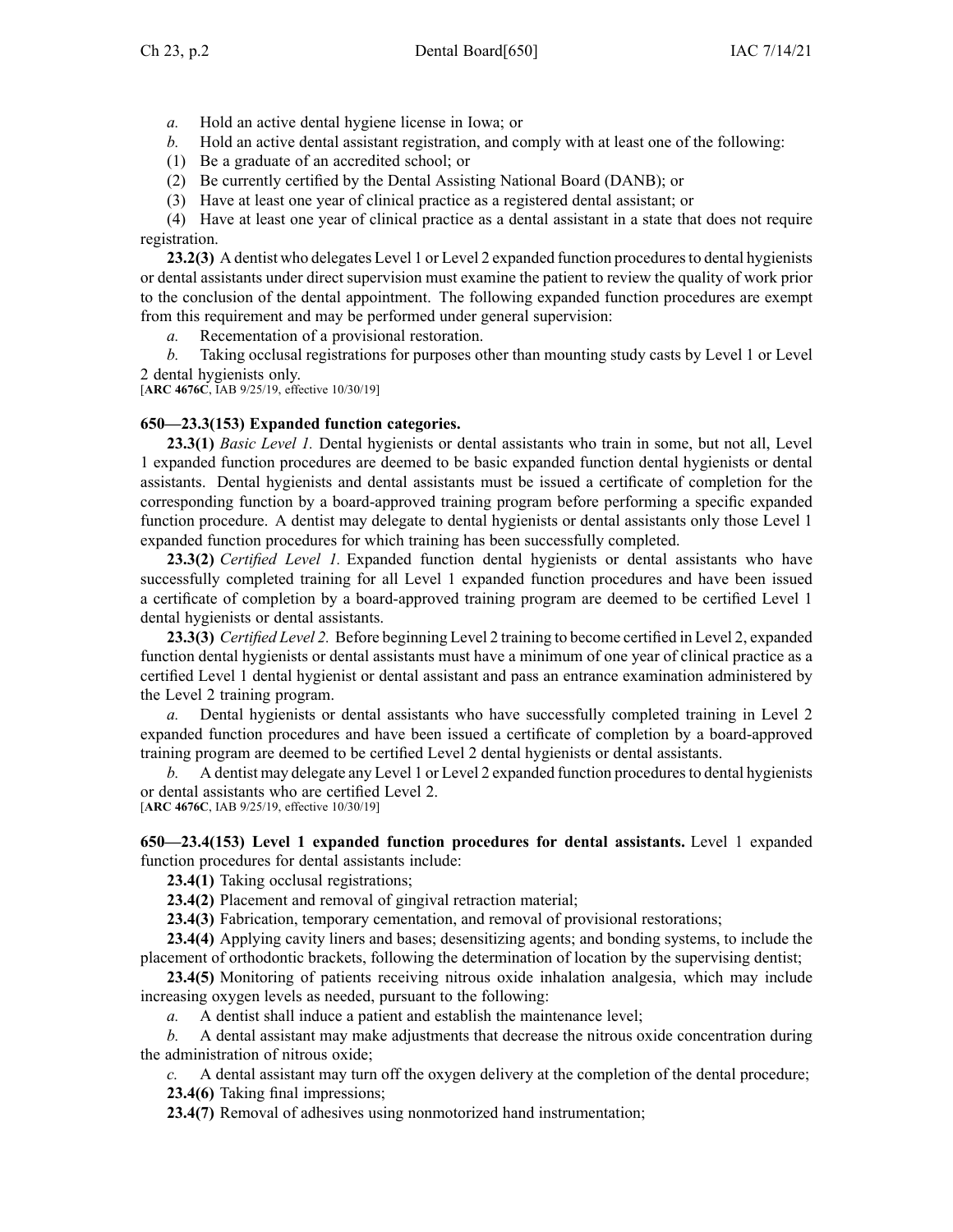**23.4(8)** Placement of Class 1 temporary filling materials; and

**23.4(9)** Recementation of provisional restorations.

[**ARC [4676C](https://www.legis.iowa.gov/docs/aco/arc/4676C.pdf)**, IAB 9/25/19, effective 10/30/19]

**650—23.5(153) Level 1 expanded function procedures for dental hygienists.** Level 1 expanded function procedures for dental hygienists include:

**23.5(1)** Taking occlusal registrations;

**23.5(2)** Placement and removal of gingival retraction material;

**23.5(3)** Fabrication, temporary cementation, and removal of provisional restorations;

**23.5(4)** Applying cavity liners and bases and applying bonding systems for restorative purposes, including the placement of orthodontic brackets, following the determination of location by the supervising dentist;

**23.5(5)** Taking final impressions;

**23.5(6)** Placement of Class 1 temporary filling materials; and

**23.5(7)** Recementation of provisional restorations.

[**ARC [4676C](https://www.legis.iowa.gov/docs/aco/arc/4676C.pdf)**, IAB 9/25/19, effective 10/30/19]

# **650—23.6(153) Level 2 expanded function procedures for dental hygienists and dental assistants.**

**23.6(1)** Level 2 expanded function procedures for dental hygienists and dental assistants include:

*a.* Placement and shaping of amalgam following preparation of <sup>a</sup> tooth by <sup>a</sup> dentist;

*b.* Placement and shaping of adhesive restorative materials following preparation of <sup>a</sup> tooth by <sup>a</sup> dentist;

*c.* Polishing of adhesive restorative material using <sup>a</sup> slow-speed handpiece;

*d.* Fitting of stainless steel crowns on primary posterior teeth, and cementation after fit verification by <sup>a</sup> dentist;

*e.* Tissue conditioning (soft reline only);

*f.* Extraoral adjustment to acrylic dentures without making any adjustments to the prosthetic teeth; and

*g.* Placement of intracoronal temporary fillings following preparation of <sup>a</sup> tooth by <sup>a</sup> dentist.

**23.6(2)** Level 2 expanded function procedures for dental assistants include the placement of sealants. The placement of sealants is included in the scope of practice for dental hygienists and is not considered an expanded function for dental hygienists.

**23.6(3)** These Level 2 expanded function procedures refer to both primary and permanen<sup>t</sup> teeth excep<sup>t</sup> as otherwise noted.

[**ARC [4676C](https://www.legis.iowa.gov/docs/aco/arc/4676C.pdf)**, IAB 9/25/19, effective 10/30/19; **ARC [5748C](https://www.legis.iowa.gov/docs/aco/arc/5748C.pdf)**, IAB 7/14/21, effective 8/18/21]

# **650—23.7(153) Expanded function training.**

**23.7(1)** *Approved expanded function training programs.* Training programs for Level 1 and Level 2 expanded function procedures must be board-approved. Training programs for Level 2 expanded function procedures shall be eligible for board approval if the training is offered through the University of Iowa College of Dentistry or another accredited school.

**23.7(2)** *Certificates of completion.* All board-approved training programs are authorized and required to issue certificates to dental hygienists and dental assistants who successfully complete expanded function training. A certificate shall be issued for one or more of the listed expanded function procedures completed as Basic Level 1, or <sup>a</sup> certificate shall be issued for Certified Level 1 or Certified Level 2. Dental hygienists and dental assistants shall prominently display the expanded functions certificate in each dental facility where services are provided.

**23.7(3)** *Training requirements.* Training may be completed in one or more of the listed expanded function procedures. Clinical training in expanded function procedures must be completed under observational supervision. Beginning January 1, 2020, Level 1 expanded function training must consist of the following:

*a.* An initial assessment to determine the base entry level of all participants in the program;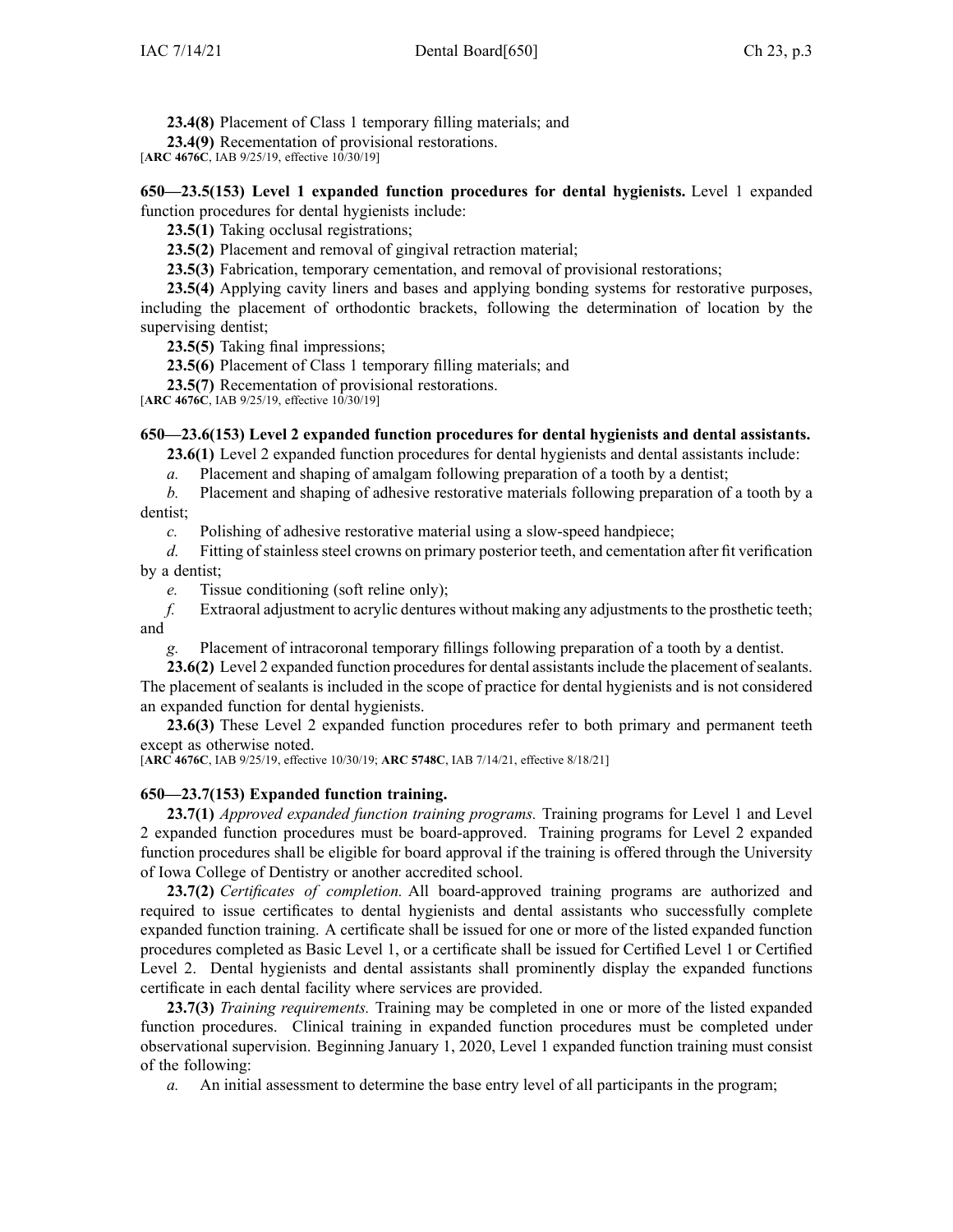*b.* Completion of <sup>a</sup> training program that meets the following minimum standards for each function:

(1) Taking occlusal registrations:

Goal: To reproduce the patient's jaw relationship accurately.

Standard: Demonstrate an accurate occlusal registration confirmed by <sup>a</sup> supervising dentist.

Minimum training requirement: One hour of didactic training, and clinical training that includes <sup>a</sup> minimum of five patient experiences under observational supervision.

(2) Placement and removal of gingival retraction material:

Goal: To expose the margins of <sup>a</sup> crown by displacing tissue from the tooth.

Standard: Perform the procedural steps to place and remove retraction material and recognize oral conditions and techniques that may compromise tissue displacement or patient health.

Minimum training requirement: Two hours of didactic training, the equivalent of one hour of laboratory training that includes <sup>a</sup> minimum of three experiences, and clinical training that includes <sup>a</sup> minimum of five patient experiences under observational supervision.

(3) Fabrication, temporary cementation and removal of provisional restorations:

Goal: To replicate the anatomy and function of the natural tooth, prior to the final restoration.

Standard: Use various methods to fabricate and temporarily cement single-unit and multiunit provisional restorations.

Minimum training requirement: Four hours of didactic training, the equivalent of four hours of laboratory training that includes <sup>a</sup> minimum of five experiences, and clinical training that includes <sup>a</sup> minimum of ten patient experiences under observational supervision.

(4) Applying cavity liners and bases; desensitizing agents; and bonding systems, to include the placement of orthodontic brackets, following the determination of location by the supervising dentist:

Goal: To apply appropriate material that protects existing tooth structure and adheres existing tooth structure to restorative materials.

Standard: Manipulate and apply appropriate material to meet clinical competency.

Minimum training requirement: Two hours of didactic training, the equivalent of one hour of laboratory training that includes <sup>a</sup> minimum of two experiences, and clinical training that includes <sup>a</sup> minimum of 5 patient experiences in each one of these areas (for <sup>a</sup> total of 15 patient experiences under observational supervision).

(5) Monitoring of patients receiving nitrous oxide inhalation analgesia, pursuant to subrule  $(23.4(5))$  $(23.4(5))$  $(23.4(5))$ :

Goal: Understand the equipment, recognize the signs of patient distress or adverse reaction, and know when to call for help.

Standard: Exercise the ability to maintain patient safety while nitrous oxide is used.

Minimum training requirement: Two hours of didactic training, one hour of laboratory training in the office where the dental hygienist or dental assistant is employed, and five patient experiences under observational supervision.

(6) Taking final impressions:

Goal: Reproduce soft and hard oral tissues, digitally or with impression materials.

Standard: Complete the procedural steps to obtain <sup>a</sup> clinically acceptable final impression.

Minimum training requirement: Three hours of didactic training, and the equivalent of clinical training that includes <sup>a</sup> minimum of six patient experiences under observational supervision.

(7) Removal of adhesives using nonmotorized hand instrumentation:

Goal: Remove excess adhesives and bonding materials to eliminate soft tissue irritation.

Standard: Identify how, when and where to remove excessive bonding or adhesive material.

Minimum training requirement: One hour of didactic training, and clinical training that includes <sup>a</sup> minimum of five patient experiences under observational supervision.

(8) Placement of Class 1 temporary filling materials:

Goal: Place Class 1 temporary filling materials following preparation of <sup>a</sup> tooth by <sup>a</sup> dentist. Standard: Identify how, when and where to place Class 1 temporary filling materials.

Minimum training requirement: One hour of didactic training, and clinical training that includes <sup>a</sup> minimum of five patient experiences under observational supervision.